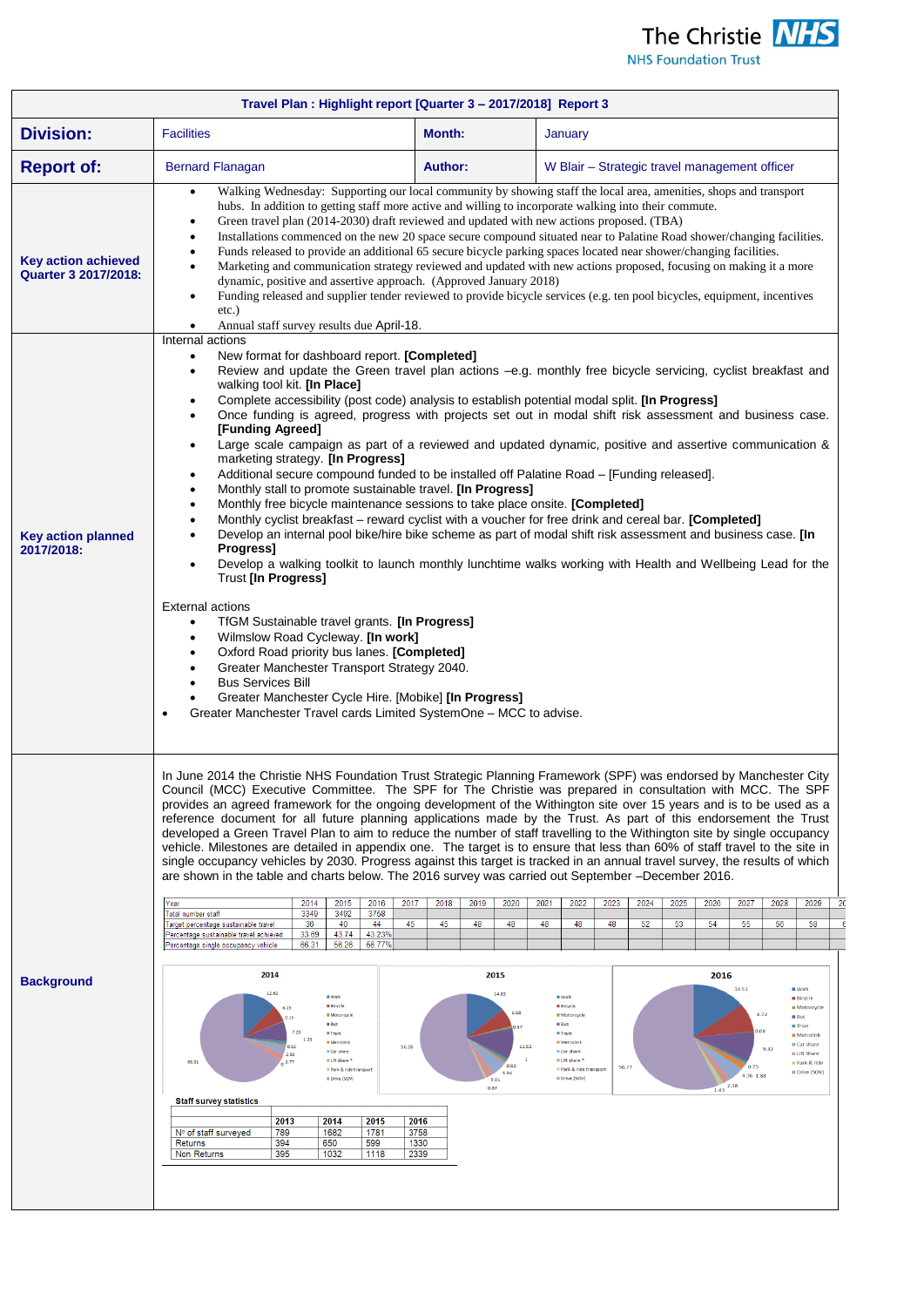|                                          | Internal                                                                                                                                                                                                                                                                                                                                                                                                                                                            |  |
|------------------------------------------|---------------------------------------------------------------------------------------------------------------------------------------------------------------------------------------------------------------------------------------------------------------------------------------------------------------------------------------------------------------------------------------------------------------------------------------------------------------------|--|
|                                          | <b>Green Travel Pan</b><br>$\bullet$                                                                                                                                                                                                                                                                                                                                                                                                                                |  |
|                                          | Management of staff car parking policy: Permit eligibility criteria under review to potential give low<br>⋗<br>emission vehicles greater priority and increasing reasonable public transport journey time from 40<br>minutes up to 60 minutes.                                                                                                                                                                                                                      |  |
|                                          | <b>Communication &amp; marketing</b><br>Marketing and communication strategy reviewed and updated with new actions proposed, focusing<br>➤<br>on making it a more dynamic, positive and assertive approach. (Approved January 2018)<br>Funding released to develop an A3 'pocket' sized 'TravelPlan' containing both mapping and textual<br>➤<br>content is. Leaflet content to include;<br>Walking<br>$\circ$<br>Cycling<br>$\circ$<br>Public transport<br>$\circ$ |  |
|                                          | Park and ride<br>$\circ$                                                                                                                                                                                                                                                                                                                                                                                                                                            |  |
|                                          | <b>Monitoring</b><br>Annual staff survey results due April-18.<br>➤<br>Results from the accessibility analysis have been returned from TfGM and are being reviewed.<br>⋗                                                                                                                                                                                                                                                                                            |  |
|                                          | Walking<br>Transport for Greater Manchester and the Trust has commenced work on creating a bespoke<br>⋗<br>walking guide for the Trust.<br>Walking programme now manage internally as 'Walking Wednesday'<br>➤<br>Walking Wednesday involves;-<br>⋗<br>Promoting the health benefits of walking, both recreationally as part of a commute.<br>➤                                                                                                                     |  |
|                                          | ➤<br>Raise awareness of the local community and environment.<br>Raise awareness of public transport hubs.<br>➤<br>Training up walking champions - training will be official Ramblers accreditation.<br>➤<br>Development of the walking routes map covering local amenities, public transport stops<br>and parks.                                                                                                                                                    |  |
|                                          | Cycling<br>In the staff travel survey circa 8% of staff responded that they would be persuaded out of their car if additional<br>secure cycle parking was provided. Therefore an additional 85 secure cycle spaces have been purchased;-                                                                                                                                                                                                                            |  |
| <b>Actions taken</b><br>forward (October | The Christie Charity building – 5 Individual cycle lockers with internal ground anchor for additional<br>⋗<br>security.                                                                                                                                                                                                                                                                                                                                             |  |
| 2017 – December<br>2017)                 | Palatine Road Entrance – Removal of Sheffield stands (16 spaces) and replaced with 20 Individual<br>⋗<br>cycle lockers with internal ground anchor for additional security.<br>Cycle hub 2 - Expanded from 20 secure spaces to 60 secure spaces through the addition of a new<br>⋗                                                                                                                                                                                  |  |
|                                          | compound.                                                                                                                                                                                                                                                                                                                                                                                                                                                           |  |
|                                          | Cycle hub 3 – A new cycle compound to provide an additional 20 secure cycle spaces.<br>➤                                                                                                                                                                                                                                                                                                                                                                            |  |
|                                          | CCTV coverage added to Cycle Hub 1.                                                                                                                                                                                                                                                                                                                                                                                                                                 |  |
|                                          | MCRC cycle compound – upgraded from a padlock secured gate to digital lock with closer mechanism.                                                                                                                                                                                                                                                                                                                                                                   |  |
|                                          | Funding released for bicycle services;<br>$\bullet$<br>Pool bicycle scheme<br>Bicycles;-<br>$\circ$                                                                                                                                                                                                                                                                                                                                                                 |  |
|                                          | Seven new Pedal bicycles meeting BSEN14764 standards<br>Three new Electric bicycles (including battery and charging kit) meeting<br>BSEN15194 standards                                                                                                                                                                                                                                                                                                             |  |
|                                          | Services:-<br>$\circ$<br>Routine maintenance provided by a fully qualified bicycle mechanic to all<br>bicycles ensuring they are safe for use.<br>Provide manufacturers product warranty repairs or replacements to bicycles due                                                                                                                                                                                                                                    |  |
|                                          | to defects.<br>Equipment;- e.g. helmets, locks, lights etc.<br>$\circ$                                                                                                                                                                                                                                                                                                                                                                                              |  |
|                                          | Staff engagement events<br>$\circ$                                                                                                                                                                                                                                                                                                                                                                                                                                  |  |
|                                          | Supplier to attend site free of charge to promote Cyclescheme to staff no fewer                                                                                                                                                                                                                                                                                                                                                                                     |  |
|                                          | than four occasions in the year.<br>For the purposes of staff engagement events, the Supplier will be required to<br>provide to the Trust by agreement with the Supplier:<br>200 High visibility vest meeting EN471standards                                                                                                                                                                                                                                        |  |
|                                          | 200 Cycling Bottles<br>200 Puncture repair kits<br>400 High visibility bands meeting EN471standard<br>٠                                                                                                                                                                                                                                                                                                                                                             |  |
|                                          | <b>Business travel</b>                                                                                                                                                                                                                                                                                                                                                                                                                                              |  |
|                                          | Travel plan coordinator and Corporate Finance Manager have commenced discussions with<br>$\circ$<br>service leads across site to gain feedback on the potential of the scheme.                                                                                                                                                                                                                                                                                      |  |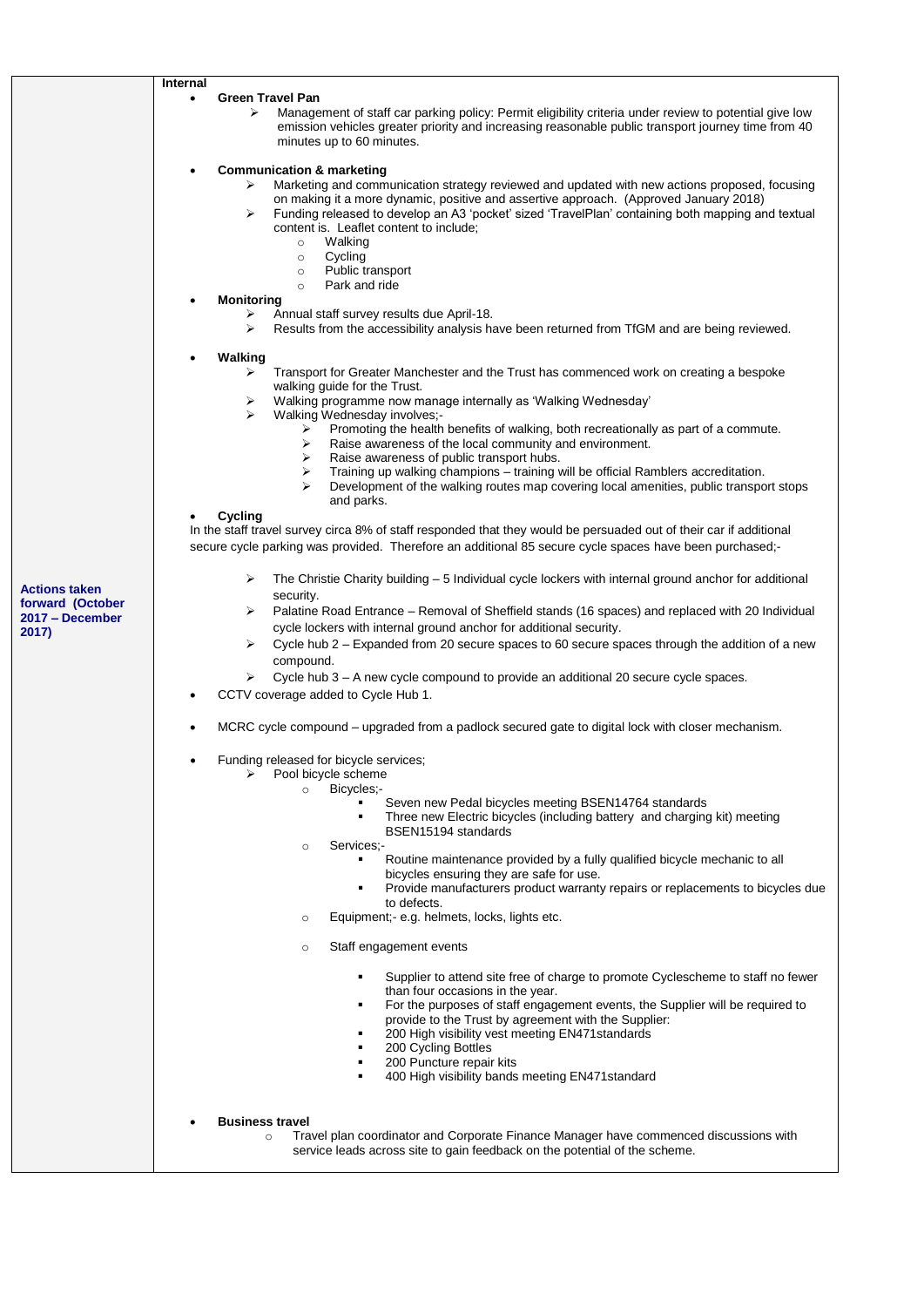| <b>Planned activities</b><br>quarter 4 (January<br>2018-March 2018) | <b>Green Travel Pan</b><br>Seek approval of reviewed and updated Green travel plan (2014-2030). xxx<br>➤<br>Seek approval of any amendments to the Management of staff car parking policy: Permit eligibility<br>⋗<br>criteria under review to potential give low emission vehicles greater priority and increasing<br>reasonable public transport journey time from 40 minutes up to 60 minutes.<br><b>Funding</b><br>Seek approval from TfGM to receive a sustainable travel grant to fund bicycle compound.<br><b>Communication &amp; marketing</b><br>Draft A3 'pocket' sized 'TravelPlan' to be reviewed with feedback sent to developer.<br>➤<br><b>Monitoring</b><br>Develop questions for collecting feedback from new starters after induction to see if any sustainable<br>➤<br>travel offers have been taken.<br>Analyse results from annual staff survey for submission in S106 Report [12 <sup>th</sup> April 2018]<br>➤<br><b>Information Analysis</b><br>Review accessibility analysis to assess the likely potential for improving modal share of non SOV<br>➤<br>modes.<br>Walking.<br>A draft of the walking map to be released by TfGM for review and feedback.<br>➤<br>Cycling<br>Installation of 85 new secure cycle parking spaces;-<br>⋗<br>The Christie Charity building $-5$ Individual cycle lockers with internal ground anchor for additional<br>$\circ$<br>security.<br>Palatine Road Entrance – Removal of Sheffield stands (16 spaces) and replaced with 20 Individual cycle<br>$\circ$<br>lockers with internal ground anchor for additional security.<br>Cycle hub $2 -$ Expanded from 20 secure spaces to 60 secure spaces through the addition of a new<br>$\circ$<br>compound.<br>Cycle hub 3 - A new cycle compound to provide an additional 20 secure cycle spaces.<br>$\circ$<br>Development of cycling strategy through accessibility analyses results and annual travel survey<br>➤<br>➤<br>Develop proposal for Christie Spring Cycle to work week.<br><b>Public transport</b><br>Develop of public transport strategy through accessibility analyses results and annual travel survey.<br>➤<br>Park & ride<br>Continue to promote the park & ride bus as an option for staff living locally to walk to the site and<br>≻<br>catch the bus<br>Continue to promote the park & ride bus as an option for Metrolink users – i.e. arrange pick-ups from<br>West Didsbury station.<br><b>Business travel</b><br>Review proposal from Car Club service provider to assess the potential savings and sustainable<br>$\circ$<br>travel impact that could be made from signing up to a car club.<br><b>External</b><br>Wilmslow Road Cycleway update. |
|---------------------------------------------------------------------|----------------------------------------------------------------------------------------------------------------------------------------------------------------------------------------------------------------------------------------------------------------------------------------------------------------------------------------------------------------------------------------------------------------------------------------------------------------------------------------------------------------------------------------------------------------------------------------------------------------------------------------------------------------------------------------------------------------------------------------------------------------------------------------------------------------------------------------------------------------------------------------------------------------------------------------------------------------------------------------------------------------------------------------------------------------------------------------------------------------------------------------------------------------------------------------------------------------------------------------------------------------------------------------------------------------------------------------------------------------------------------------------------------------------------------------------------------------------------------------------------------------------------------------------------------------------------------------------------------------------------------------------------------------------------------------------------------------------------------------------------------------------------------------------------------------------------------------------------------------------------------------------------------------------------------------------------------------------------------------------------------------------------------------------------------------------------------------------------------------------------------------------------------------------------------------------------------------------------------------------------------------------------------------------------------------------------------------------------------------------------------------------------------------------------------------------------------------------------------------------------------------------------------------------------------------------------------------------------------------------------------------------------------------------------------------|
|                                                                     |                                                                                                                                                                                                                                                                                                                                                                                                                                                                                                                                                                                                                                                                                                                                                                                                                                                                                                                                                                                                                                                                                                                                                                                                                                                                                                                                                                                                                                                                                                                                                                                                                                                                                                                                                                                                                                                                                                                                                                                                                                                                                                                                                                                                                                                                                                                                                                                                                                                                                                                                                                                                                                                                                        |
| <b>Appendix - Milestones</b>                                        |                                                                                                                                                                                                                                                                                                                                                                                                                                                                                                                                                                                                                                                                                                                                                                                                                                                                                                                                                                                                                                                                                                                                                                                                                                                                                                                                                                                                                                                                                                                                                                                                                                                                                                                                                                                                                                                                                                                                                                                                                                                                                                                                                                                                                                                                                                                                                                                                                                                                                                                                                                                                                                                                                        |
| 2014                                                                | June 2014 - SPF approved with new GTP target of 60% by 2030<br>$\bullet$<br>July 2014 - £245k set aside for new shower / changing facilities<br>$\bullet$<br>October 2014 - GTP communication & marketing strategy developed and in place.<br>October 2014 - Personal travel planning is available to all staff for the foreseeable future through Transport for<br>Greater Manchester.<br>November 2014 - Business case baseline assessments reviewed and amended to include sustainable travel<br>$\bullet$<br>elements.                                                                                                                                                                                                                                                                                                                                                                                                                                                                                                                                                                                                                                                                                                                                                                                                                                                                                                                                                                                                                                                                                                                                                                                                                                                                                                                                                                                                                                                                                                                                                                                                                                                                                                                                                                                                                                                                                                                                                                                                                                                                                                                                                             |
| 2015                                                                | June 2015 - Free Park & ride pilot commences operation from Broughton Park F.C., Hough End<br>$\bullet$<br>June 2015 - 6 new showers and a dry room completed and opened<br>$\bullet$<br>June 2015 - Opening of the Manchester Cancer Research Centre (MCRC).<br>$\bullet$<br>August 2015 - MCRC new cycling facilities opened: 20 space compound, 6 showers, drying facilities and 180<br>$\bullet$<br>lockers<br>September 2015 - Local parking restrictions came into force (S106 agreement as part of the application<br>$\bullet$<br>097417/FO/2011/S1 for the development of the MCRC).                                                                                                                                                                                                                                                                                                                                                                                                                                                                                                                                                                                                                                                                                                                                                                                                                                                                                                                                                                                                                                                                                                                                                                                                                                                                                                                                                                                                                                                                                                                                                                                                                                                                                                                                                                                                                                                                                                                                                                                                                                                                                          |
| 2016                                                                | February 2016 - Sustainable travel target for 2015 (40%) exceeded at 43.74%.<br>٠<br>April 2016 - Business case approved to build cycle hub one directly linked to Wilmslow cycleway.<br>June 2016 – Parking eligibility review process commences on permit holders/ waiting list.<br>June 2016 – Tiered car park proposal presentation delivered to neighbourhood forum<br>$\bullet$<br>July 2016 - Park and ride opens at Christie Fields, operating Monday - Friday between 06:00-22:00 (planning<br>$\bullet$<br>application 110657/FO/2015/S1).<br>July 2016 - Electric car charge point installed in the staff car park.<br>$\bullet$<br>July 2016 - First phase of cycle hub one opens - 40 space compound.<br>December 2016 – Cycle hub one shower and changing complex opens - includes 5 showers and 38 lockers.<br>٠<br>December 2016 – Additional shower and 22 lockers added to Cycle Hub 2 shower complex. Total at cycle hub<br>$\bullet$<br>2 now stands at 7 showers and 28 lockers.                                                                                                                                                                                                                                                                                                                                                                                                                                                                                                                                                                                                                                                                                                                                                                                                                                                                                                                                                                                                                                                                                                                                                                                                                                                                                                                                                                                                                                                                                                                                                                                                                                                                                  |